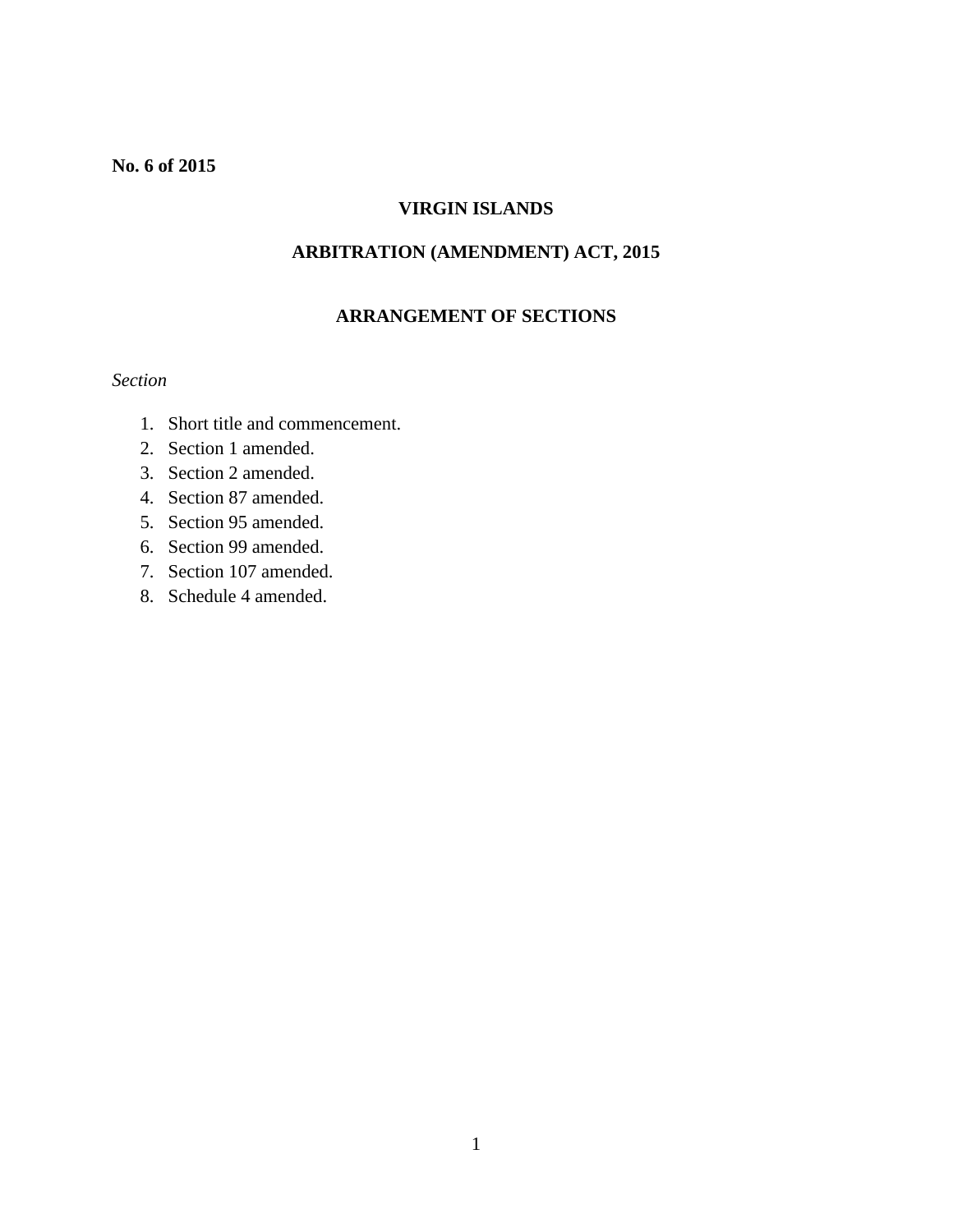**No. 6 of 2015 Arbitration (Amendment) Act, 2015 Virgin**

*<u>Islands</u>* 

**I Assent**

**(Sgd.) John S. Duncan, OBE, Governor. 23rd April, 2015**

#### **VIRGIN ISLANDS**

## **No. 6 of 2015**

An Act to amend the Arbitration Act (Act No. 13 of 2013).

[Gazetted 11<sup>th</sup> May, 2015]

ENACTED by the House of Assembly of the Virgin Islands as follows:

| Short title and<br>commencement.        | 1.                                                                                                                                                                             | (1) This Act may be cited as the Arbitration (Amendment) Act, 2015.                                                                                  |
|-----------------------------------------|--------------------------------------------------------------------------------------------------------------------------------------------------------------------------------|------------------------------------------------------------------------------------------------------------------------------------------------------|
|                                         |                                                                                                                                                                                | (2) The provisions of this Act shall come into force on such date as the Governor<br>may, by proclamation published in the <i>Gazette</i> , appoint. |
| Section 1<br>amended.<br>No. 13 of 2013 | Section 1 (2) of the Arbitration Act (hereinafter referred to as "the principal Act") is<br>2.<br>amended by inserting after the words "published in the", the word "Gazette". |                                                                                                                                                      |
| Section 2<br>amended.                   | 3.                                                                                                                                                                             | Section 2 (5) of the principal Act is amended by adding the word "Gazette," at the<br>end of the opening paragraph.                                  |
| Section 87<br>amended.                  | 4.                                                                                                                                                                             | Section 87 (2) of the principal Act is amended by inserting in the closing paragraph<br>after the words "published in the", the word "Gazette".      |